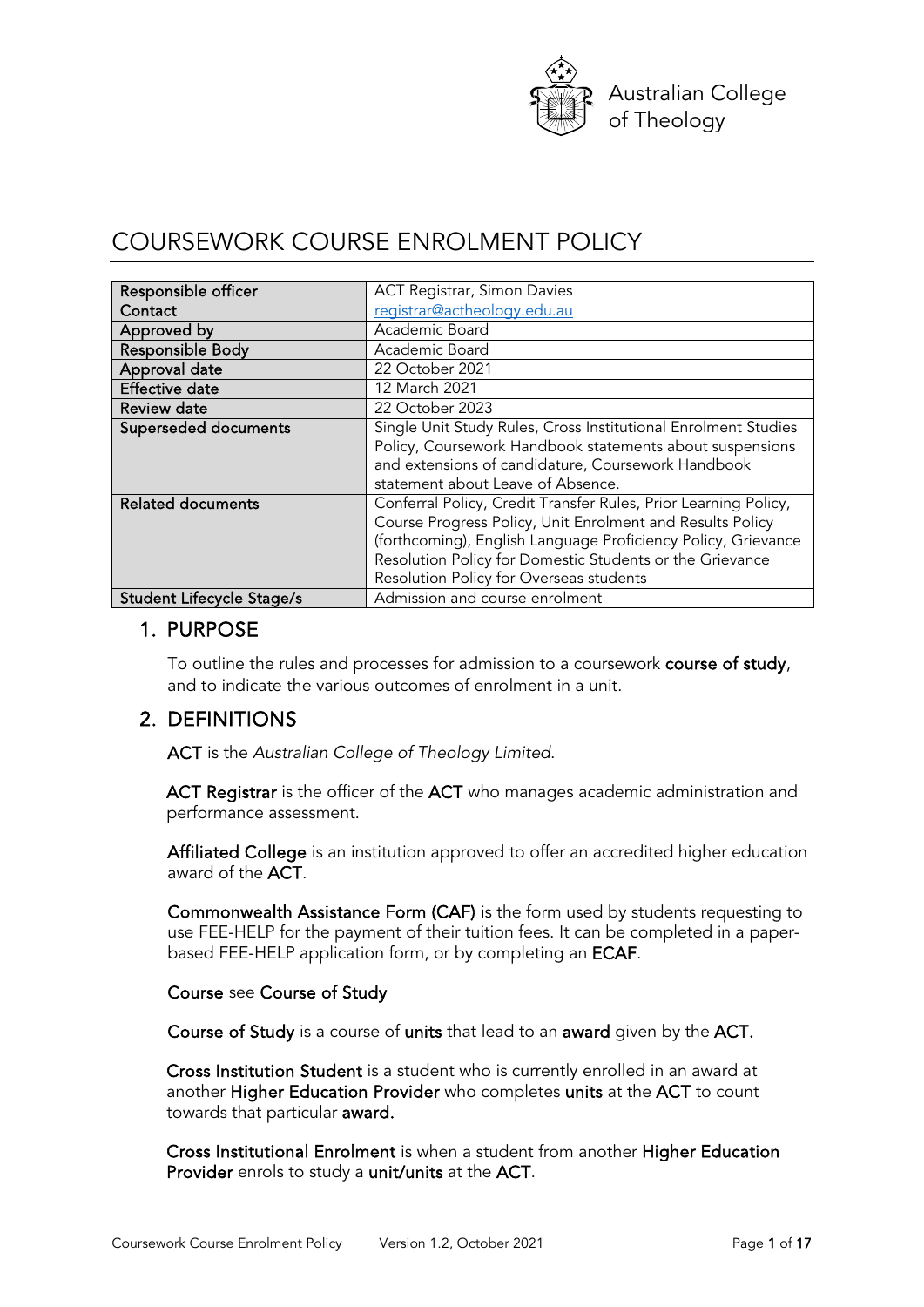

Domestic applicant is an applicant who is an Australian citizen or permanent resident.

Domestic student is a student who is an Australian citizen or permanent resident.

FEE-HELP (*Fee Paying Higher Education Loan Program*) is an Australian Government loan scheme that assists eligible up-front paying students to pay all or part of their tuition fees.

GPA stands for Grade Point Average. This averages the grades a student has achieved across completed units of study.

Higher Education Provider (HEP) is an institution such as a university or other tertiary college providing tertiary level or higher education. In Australia they are regulated by TEQSA.

Home College is the affiliated college with which a student has their primary enrolment.

International student is a student who is NOT an Australian citizen, permanent resident, or New Zealand citizen. Overseas student is a subcategory within international student.

Overseas student is a student who is in Australia on a student visa enrolled with the ACT through its affiliated colleges.

Religious Studies is the field of study 091703 as defined in the Australian Standard Classification of Education (ASCED) 2001.

Single Unit Study is an enrolment method which does not lead to a formal ACT award and does not form part of an award course at another higher education provider.

Unique Student Identifier is an individual education number for life. It is issued by the Australian federal government. It enables both the student and the government to keep a record of all of an individual's studies in the vocational training and higher education sectors across.

Unit of study is a block of study in a particular field.

#### USI is a Unique Student Identifier

Working with Children's Check, known locally in each Australian state and territory by various titles, is obtained from the various Australian state authorities, required for working with children. Further information can be found at [https://www.acic.gov.au/our-services/national-police-checking-service/find-out](https://www.acic.gov.au/our-services/national-police-checking-service/find-out-more-information/working-children-checks)[more-information/working-children-checks.](https://www.acic.gov.au/our-services/national-police-checking-service/find-out-more-information/working-children-checks)

*The following definitions apply for the purpose of this Policy:*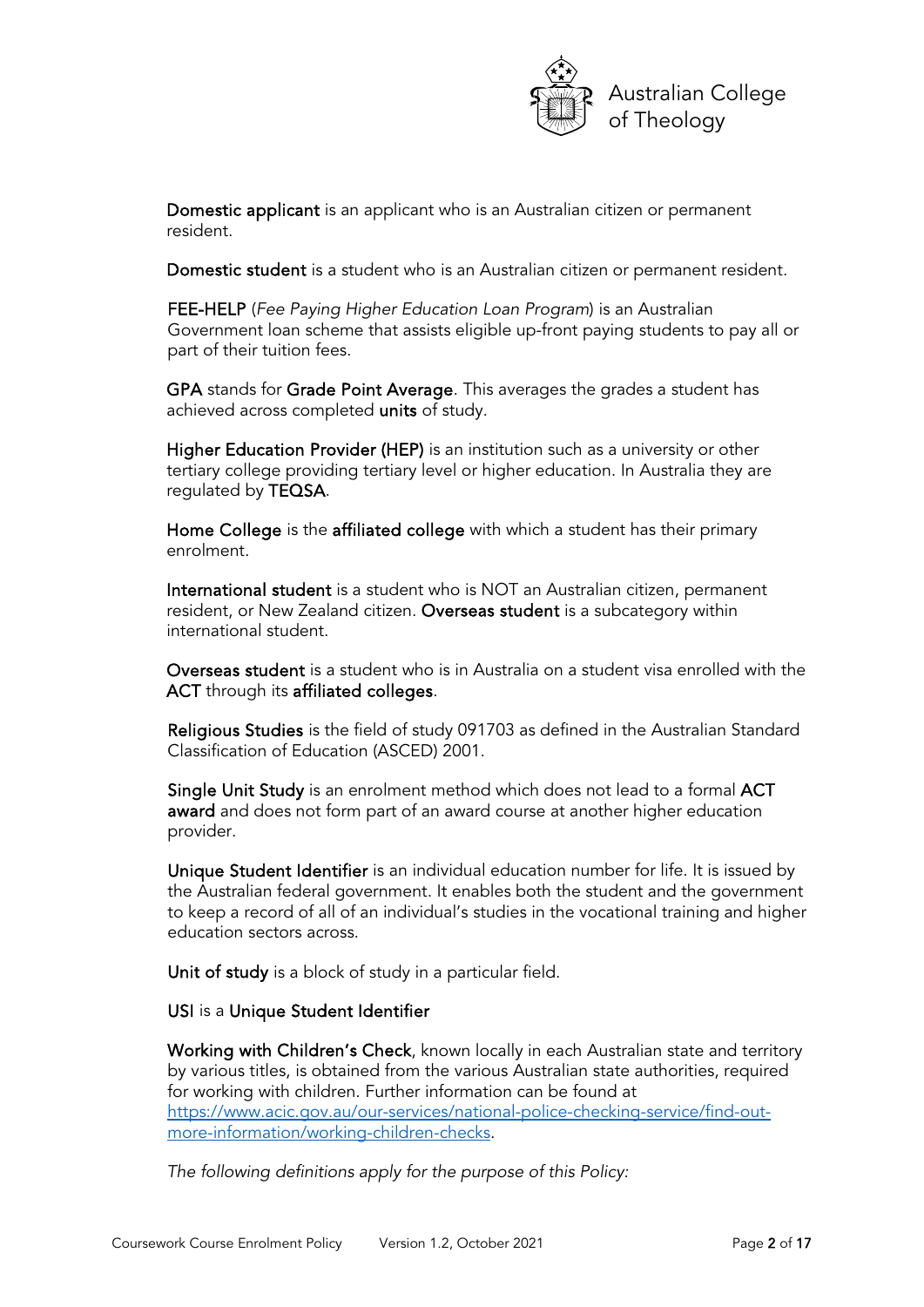

Certified copies of documents are copies (often a photocopy) of a primary document that has on it an endorsement or certificate that it is a true copy of the primary document. It adds credibility to a document being presented to the provider as a true copy of the original. The endorsement that the document is a true copy of the primary document is only to be completed by a person listed in Section 7 of the Statutory Declarations Regulations 2018. A copy of the list of persons approved to certify a document is included in Appendix A.

# 3. SCOPE

This policy applies to all students seeking to enrol in units of study for ACT Credit through enrolment in a Coursework Course or through another enrolment method.

# 4. POLICY STATEMENT

The Australian College of Theology admits students to be enrolled in courses. This policy outlines the admission criteria and process to coursework awards, and other methods of admission to units of study outside of enrolment in a course of study.

# 5. PRINCIPLES

# 5.1 Academic admission requirements

- 5.1.1 To enrol in a course of study, students must demonstrate the achievement of the academic admission requirements of their intended course of study prior to being accepted.
- 5.1.2 Academic admission requirements for undergraduate courses (diploma, advanced diploma, undergraduate degree) are as follows:
	- 5.1.2.1 Completion of Year 12 with an ATAR of 65 or above (or Australian interstate equivalent); or
	- 5.1.2.2 Successful completion of a previous qualification at AQF Level 5 or above; or
	- 5.1.2.3 Demonstration of academic suitability by way of test, brief essay, or interview. The Academic Dean of an affiliated college is to assess the performance of applicants who undertake an academic suitability test, and only provisionally admit applicants who in the Academic Dean's belief have demonstrated academic suitability to succeed in Level 5 units and who are likely to be successful in their intended course of study
- 5.1.3 Academic admission requirements for most postgraduate courses (graduate certificate, graduate diploma, masters by coursework) are as follows:
	- 5.1.3.1 Successful completion of a 3-year bachelor degree or equivalent
- 5.1.4 Academic admission requirements for extended masters (Master of Divinity, Master of Ministry, combined Master of Divinity/Graduate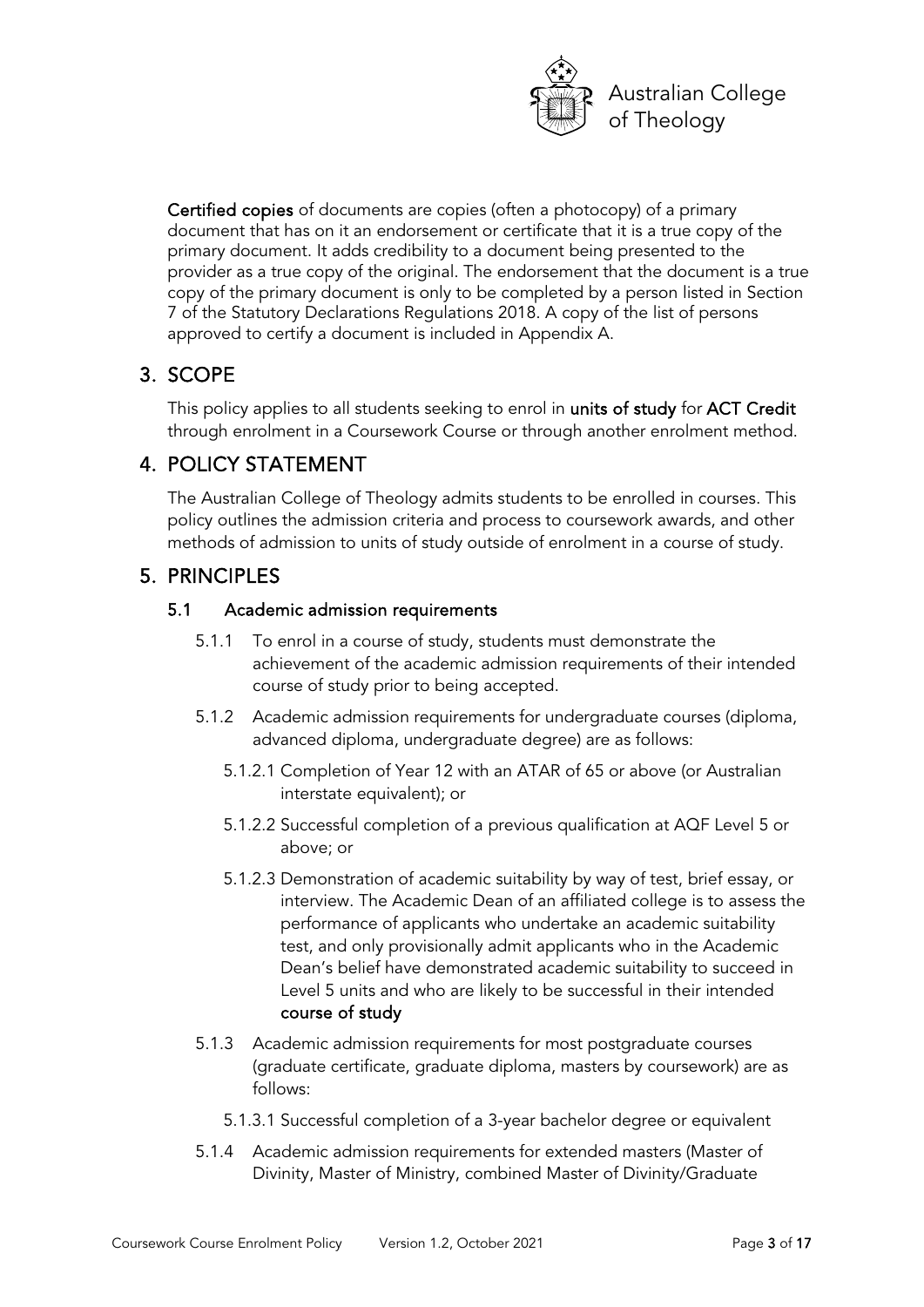

Diploma of Divinity) are as follows:

5.1.4.1 Successful completion of a 3-year non-theological bachelor degree or equivalent. Courses in religious studies cannot be used as the basis for admission to an extended masters.

### 5.2 English language proficiency requirements

5.2.1 Applicants must meet the English language proficiency requirements outlined in the English Language Proficiency Policy based on the intended course of study.

### 5.3 Documentation requirements

- 5.3.1 As part of an application for admission to a coursework course, each applicant must submit to their affiliated college physical or electronic copies of statements of attainment of all reasons for admission to the course, including ATAR score, completed study at tertiary level, and, if relevant, evidence of English language proficiency in accord with regulations for entry to the course. Documents submitted in physical or electronic form must be certified copies. This evidence must be kept on the student's file, and made available to ACT staff on request. ACT's student management system may be used as a repository to hold this data about applicants/students.
- 5.3.2 As part of an application for admission to a coursework course, each applicant must submit to their affiliated college physical or electronic copies of documents to verify their identity. Documents submitted in physical or electronic form must be certified copies. Acceptable forms of identification include:

Australian driver licence

Australian passport

Australian visa

Australian Medicare Card

Australian Birth Certificate

Australian Marriage Certificate

Australian Change of Name Certificate

Australian Certificate of Registration by Descent

Australian Citizenship Certificate

Australian ImmiCard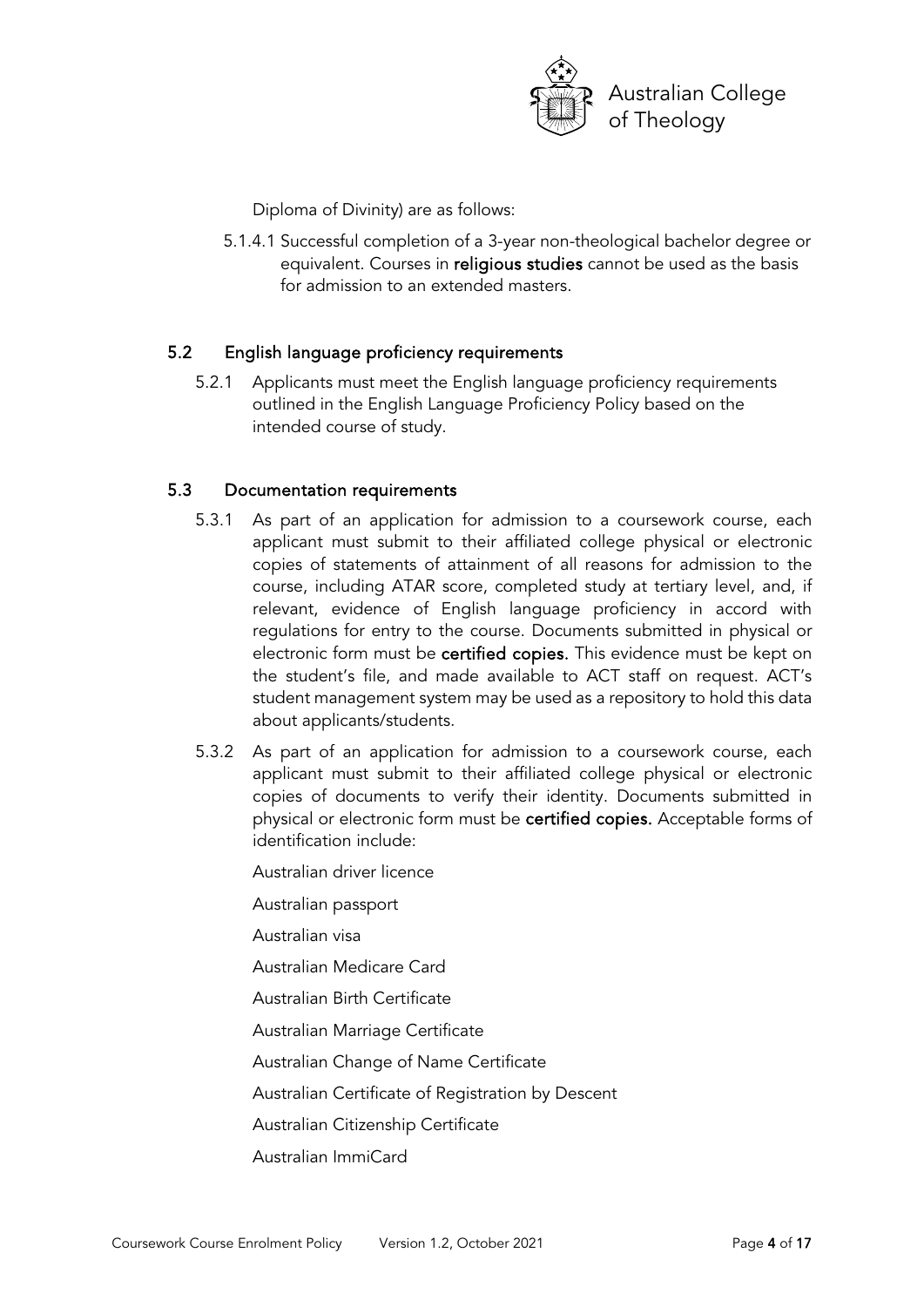

An identity document issued by a government agency from another country if the applicant does not hold any of the above documents issued by an Australian agency.

5.3.3 As part of admission to a coursework course, all applicants must obtain and provide details of their Unique Student Identifier. A USI can be obtained at *usi.gov.au*. Applicants who are offshore international students, or applicants to the Certificate in Theology, are exempt from the requirement to obtain and provide a USI.

#### 5.4 Other admission requirements

- 5.4.1 A standard full-time load is 48 credit points per semester, with no student permitted to enrol in more than 60cps of concurrent enrolment. ACT wishes to ensure that students do not attempt to undertake a study load which is unsustainable given other commitments of the applicant. As such, a student's home college or ACT may choose to limit the enrolment load of a student or applicant (except for overseas students) to less than 60 credit points of concurrent enrolment based on an assessment of the likelihood of success in the intended units of study within a course.
- 5.4.2 Applicants are required to have a level of technical literacy and access to technology resources required in order for them to participate in higher education studies. These include:
	- 5.4.2.1 access to an email account which is checked regularly, except in individual circumstances approved by the ACT Registrar;
	- 5.4.2.2 access to an internet connection, except in individual circumstances approved by the ACT Registrar;
	- 5.4.2.3 ability to navigate and interact with an online learning management system which conforms to relevant inclusion and accessibility standards;
	- 5.4.2.4 access to a computer with word processing software.

#### 5.5 Home College

- 5.5.1 A Home College is the affiliated college with which a student has their primary enrolment.
- 5.5.2 All applicants for a coursework award will have a home college on admission to a course.
- 5.5.3 ACT Affiliated Colleges may have policies on student conduct, course structures (containing more prescriptive unit structures within ACT course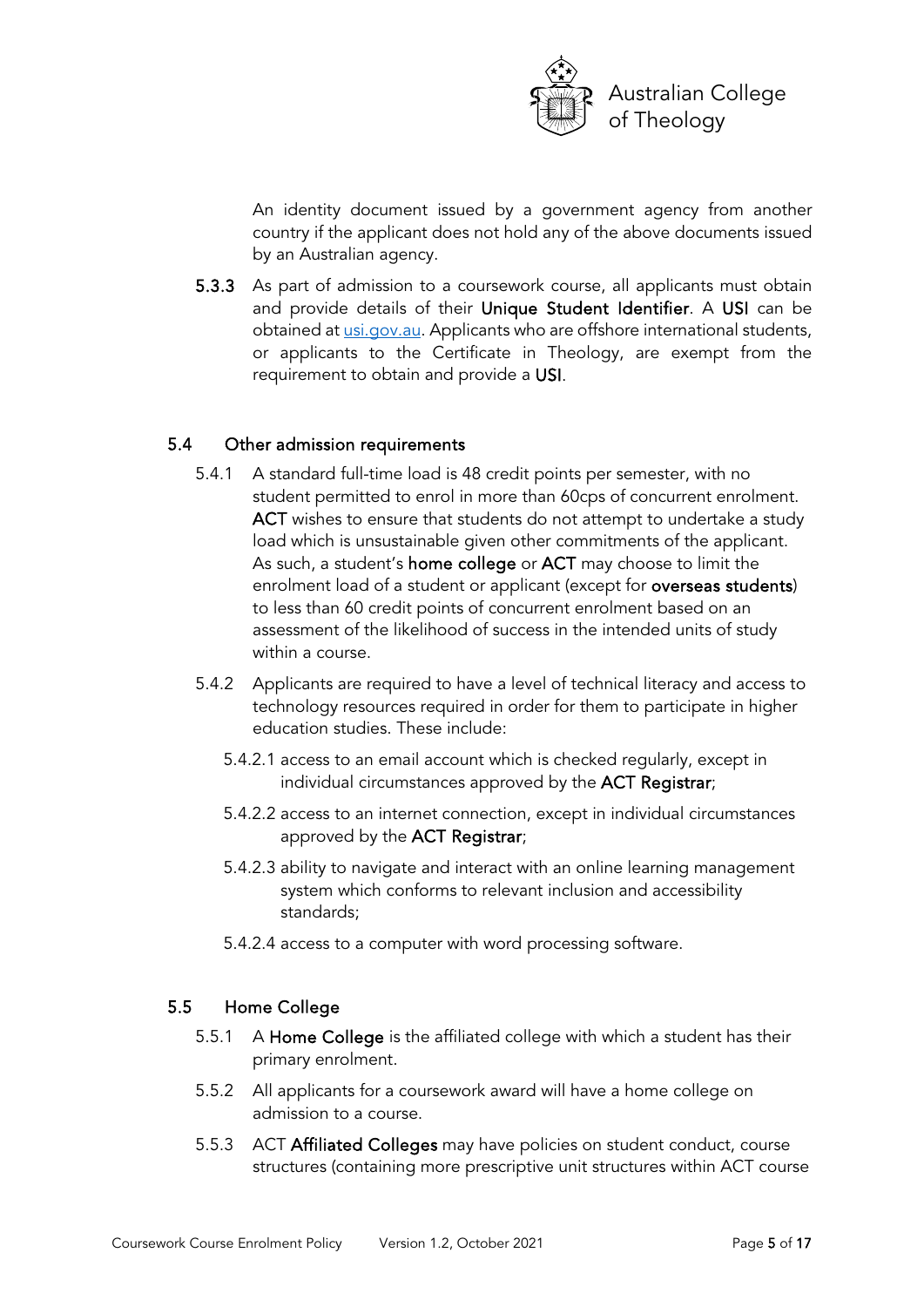

outlines, but never in conflict with ACT course structures). Where such policies exist, they will be available in writing, and clearly communicated to all applicants to a home college prior to admission.

- 5.5.4 Where a student chooses to change their home college to another ACT affiliated college, the student will put the request in writing to the proposed new home college. The proposed new home college is free to make enquiries to the student's previous ACT home college to obtain a history on the academic performance and standing of the student in relation to all academic and non-academic matters at the student's former ACT home college.
- 5.5.5 Where a student's home college has reason to discontinue its relationship with a student due to a breach of a written policy in section 5.5.3 or 5.6, the default position is that ACT will take over the role of home college for the student, either until course completion or until the student successfully transfers to another home college. The home college will inform both ACT and the student in writing that the college is discontinuing its relationship as home college with the student and that the student will come under the management of ACT.
	- 5.5.5.1 If a student under 5.5.5 applies to another affiliated college to become his/her home college, the proposed new home college is free to make enquiries to ACT and/or the student's previous ACT home college to obtain a history on the academic performance and standing of the student in relation to all academic and non-academic matters at the student's former ACT home college. The proposed new home college must assess the student's application for home college on the basis of the information available, assessed against the proposed home college's written policies, not based on the decision of the student's former home college to discontinue its relationship with the student as his/her home college.
- 5.5.6 Students may undertake units of study at any ACT Affiliated College, not just their home college, subject to the policies outlined in 5.5.3 and 5.6.

## 5.6 Statement of faith

- 5.6.1 ACT does not impose any denominational or religious restrictions or requirements to statements of faith in relation to enrolment in any ACT Course or a Unit. However, the affiliated colleges of the ACT are free to impose any stated denominational or religious restrictions in relation to enrolment in an ACT course. Affiliated colleges are also free to have policies in place which require applicants to:
	- 5.6.1.1 give an account of their Christian commitment;
	- 5.6.1.2 express their willingness to conduct themselves in accordance with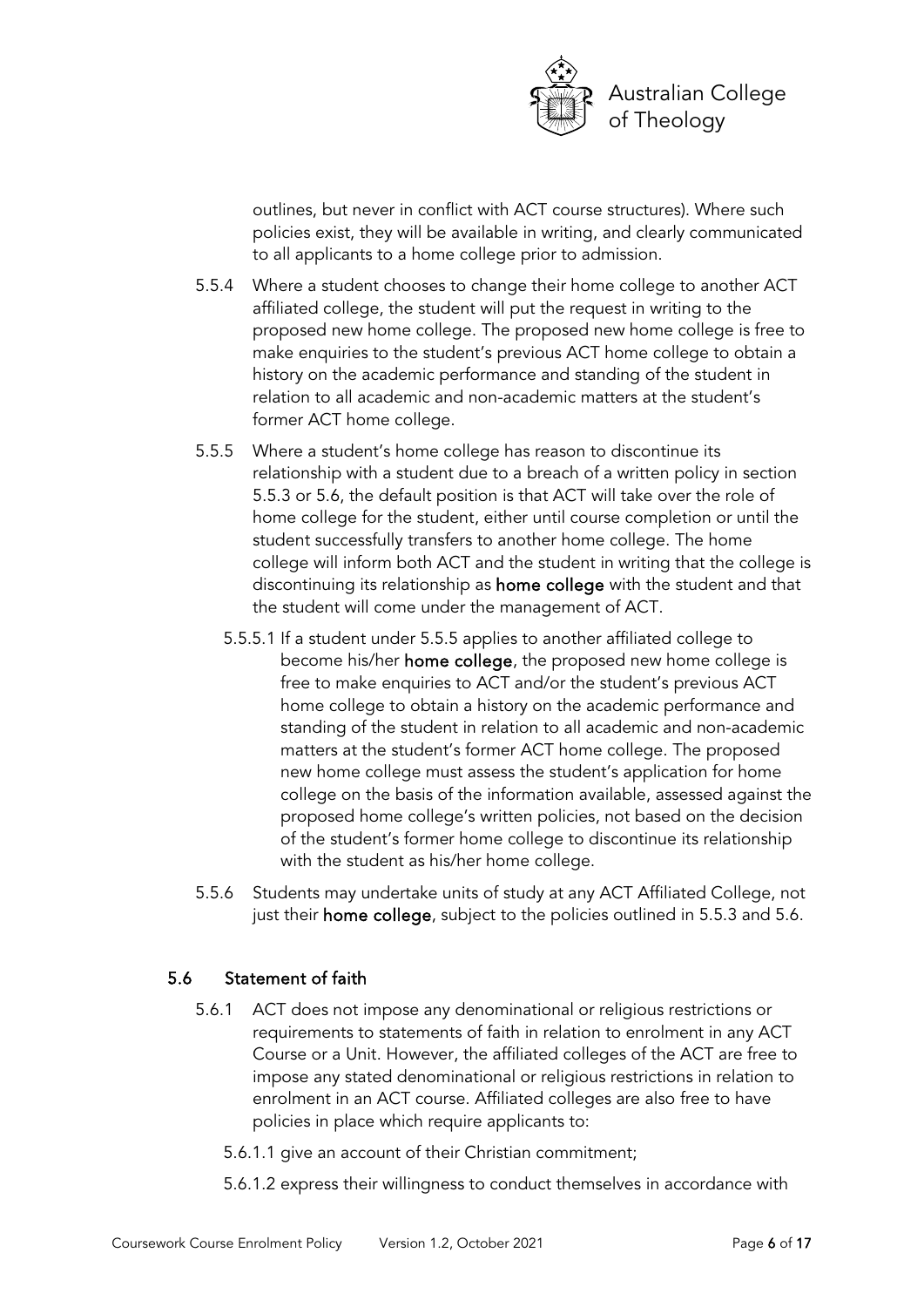

the affiliated college's Christian ethos and requirements;

- 5.6.1.3 affirm the affiliated college's statement of faith; and/or
- 5.6.1.4 show evidence of prior experience in Christian leadership
- 5.6.2 Where colleges have policies in place under section 5.6.1 must be available in writing, and clearly communicated to all applicants to a home college prior to admission or a college prior to enrolment in a unit.

#### 5.7 Provisional enrolment

5.7.1 Admittance to a course of the ACT is ultimately determined by the Australian College of Theology. Colleges affiliated with the ACT are permitted to advise students on eligibility criteria. If an applicant meets ACT's course entry requirements, affiliated colleges can provisionally accept candidates in coursework awards subject to ACT enrolment confirmation.

#### 5.8 Intention to complete a course

5.8.1 In order to be admitted to a course of study, applicants must declare their intention to complete the entire course of study.

#### 5.9 Single unit study

- 5.9.1 Individuals who do not wish to enrol in a course of study or do not wish to declare the intention to complete the course of study are welcome to enrol in individual units of study in Single Unit Study mode.
- 5.9.2 Students undertaking units in Single Unit Study mode are required to submit all assessments, and the units are delivered and assessed identically to students who are enrolled in an accredited course.
- 5.9.3 Enrolment will normally be allowed only if the student has met the entry requirements for the award to which the units normally belong. For units at levels 5 or 6, applicants must meet the admission requirements for undergraduate courses, and for units at levels 7 or 8, applicants must meet the admission requirements for postgraduate courses. Enrolments are not accepted for single unit study in level 9 units.
- 5.9.4 Special consideration may apply for individuals who would not normally meet the entry requirements. Such applications should demonstrate that the applicant has sufficient background to undertake the unit(s). Admission for such applicants will be granted by the **ACT Registrar**.
- 5.9.5 Single unit study is recognised for credit transfer into an ACT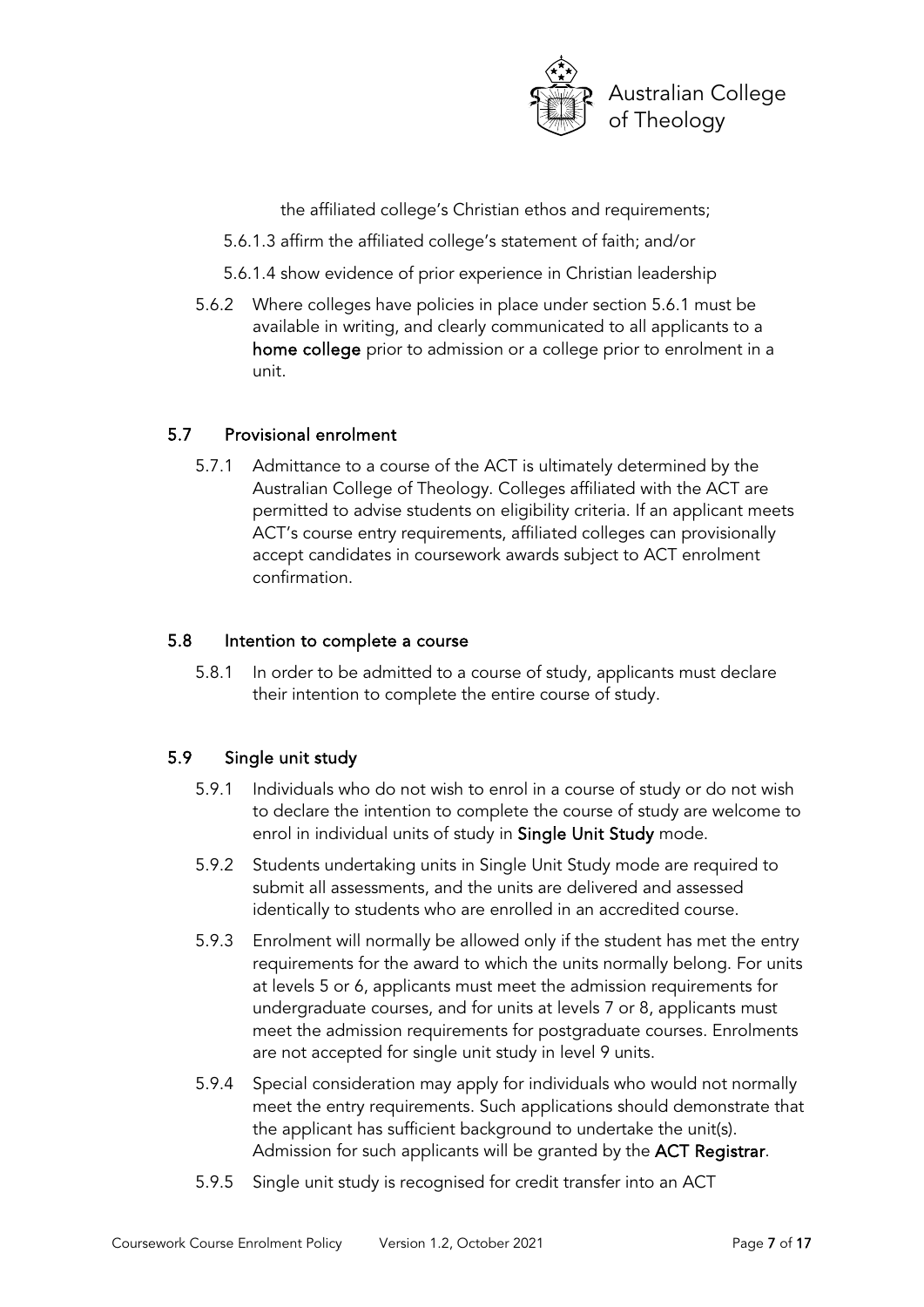

qualification at a later date, subject to the normal ACT regulations regarding credit transfers. However, successful completion of single unit study does not of itself guarantee later course admission. Units studied under single unit study at levels 5-7 may contribute to undergraduate courses, while units at level 7-8 may contribute to postgraduate courses.

5.9.6 Students undertaking single unit study are ineligible for a FEE-HELP loan for units undertaken in this enrolment method and must pay their tuition fees via upfront fees.

#### 5.10 Cross-Institutional Enrolment

- 5.10.1 Individuals who are currently enrolled in an award at another Higher Education Provider who wish to undertake one or more units of study through ACT at an affiliated college are welcome to enrol as a Cross-Institutional Student.
- 5.10.2 Applications for Cross-Institutional Enrolment must contain documentary evidence that nominated units completed at the ACT will contribute towards the applicant's currently enrolled course. An academic transcript and a recently dated letter from the applicant's other Higher Education Provider is the recommended method for providing this evidence.
- 5.10.3 As the unit is contributing to the achievement of a course of study at a Higher Education Provider, the tuition fees for units in Cross-Institutional Enrolments are able to be deferred to a FEE-HELP loan.
- 5.10.4 Upon admission, Cross-Institutional Students will be enrolled into either "Cross-Institutional Enrolment – Undergraduate" or "Cross-Institutional Enrolment – Postgraduate" depending on the level of the student's primary course at the other Higher Education Provider and the unit being studied at ACT.

#### 5.11 Course payment methods

- 5.11.1 All higher education courses of study, as well as cross-institutional enrolments, are approved courses for eligible students to defer payment of tuition fees to a FEE-HELP loan. Students seeking to undertake a FEE-HELP loan must meet the eligibility criteria, and complete a Commonwealth Assistance Form. For further information, see the Unit Enrolment and Results Policy.
- 5.11.2 The courses of study offered by ACT which are not higher education awards (Certificate in Theology, Academic Studies in Theology Certificate) are ineligible to be paid for via a FEE-HELP loan. Single unit study enrolments are ineligible to be paid for via a FEE-HELP loan.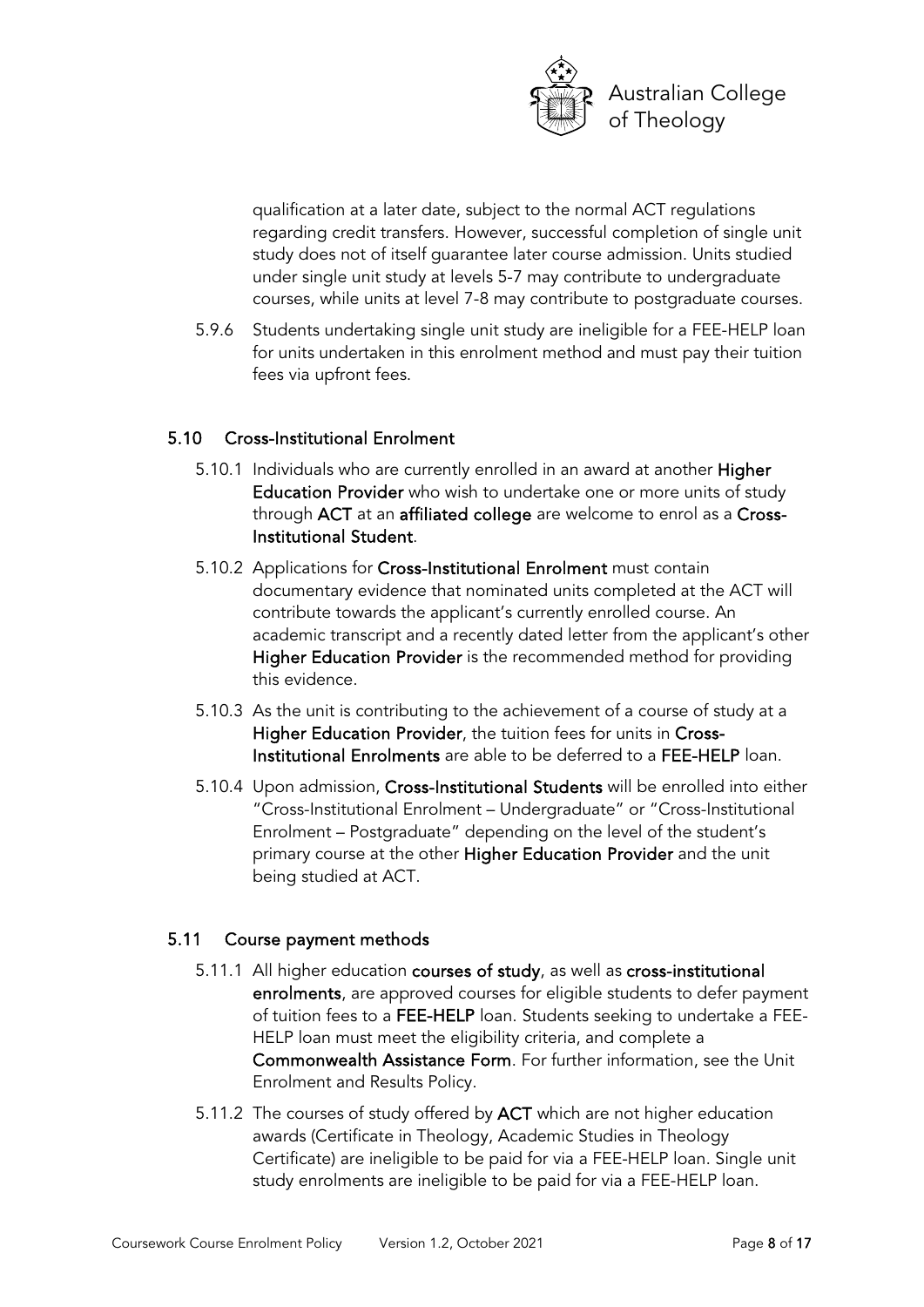

- 5.11.3 Students who do not undertake a FEE-HELP loan are required to make upfront payment for the tuition fees of their units of study.
- 5.11.4 Continued access to a FEE-HELP loan is subject to satisfactory course progress, as outlined in the Higher Education Support Act 2003.

#### 5.12 Course Candidature Period

- 5.12.1 All courses have a set candidature period in which the course is to be completed within. The course enrolment candidature period is an amount of time, commencing from when a student enrols in a course of study.
- 5.12.2 Students may request to extend their candidature period, normally for periods of 6 months at a time, and usually for no more than 12 months at a time, where circumstances outside of their control impact the students' ability to complete the course of study within the time period. Extensions of candidature in a course are to be granted only by the ACT Registrar.
- 5.12.3 Courses which are not completed by the course enrolment candidature expiry date are deemed to be lapsed, with no further enrolments permitted in that course enrolment.
- 5.12.4 Students may request to suspend their candidature period, normally for periods of 6 months at a time, and usually for no more than 12 months at a time, where circumstances outside of their control impact the students' ability to enrol in units of study in a particular time period. Suspensions of candidature in a course are to be granted only by the ACT Registrar. Suspensions of candidature extend the candidature expiry date by the amount of time that the suspension is granted for.
- 5.12.5 Domestic students or international students (but not overseas students) who wish to re-start a course of study due to the time expiring on their course of study are able to do so by withdrawing from their current course and applying for admission to the course again. In the assessment of whether or not to admit the applicant, all admission criteria must be met, including an assessment of the likelihood of successful completion of the course in the required timeframe (see clause 5.4.1). Students who are admitted to the same course will have a new instance of the course created on ACT's student management system. All eligible successfully completed units within the senescence period (See Prior Learning Policy) are eligible to be granted as ungraded advanced standing to the new course, and all units withdrawn after census date or failed will be transferred to the new course also, in order that the academic transcript reflects the true history of a student in the course. In accordance with the Prior Learning Policy, students who receive advanced standing will have their candidature period reduced by the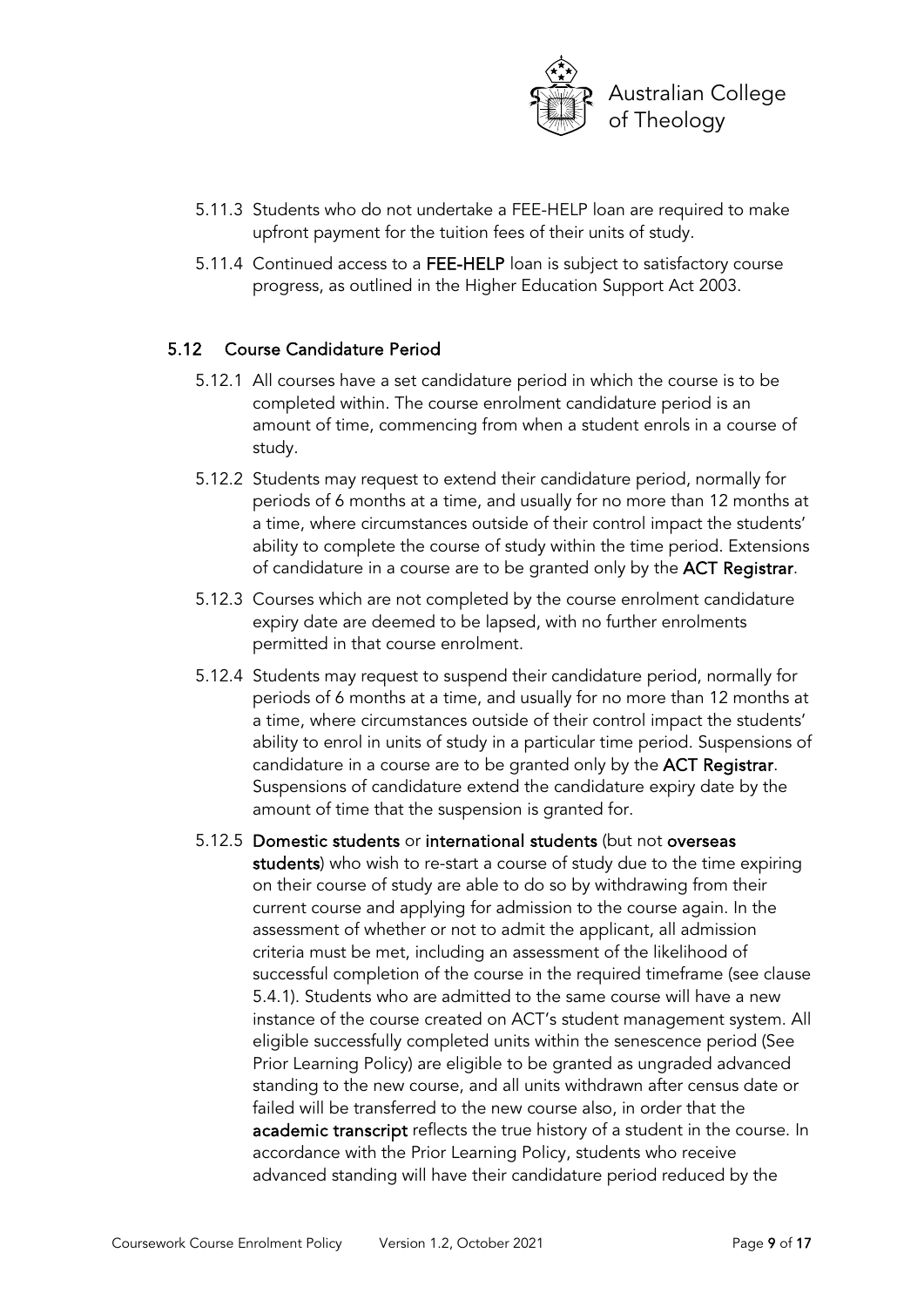

proportion of the course granted as credit.

- 5.12.6 Despite the candidature period of courses allowing students to remain enrolled for a particular period in time, ACT assumes students to continue in their courses by maintaining enrolment of at least one unit within each calendar year. Students who do not enrol in any unit of study within an enrolled course for one calendar year without an approved suspension of candidature will be deemed to have abandoned their course and will be marked as "discontinued" on ACT's student management system. All such individuals must apply for re-admission to the course if they wish to return to study. If re-admitted, students can continue in their existing course enrolment with existing candidature expiry date but under the course rules that apply at the time of recommencement of studies, or may apply to re-start their course under clause 5.12.5.
- 5.12.7 Maximum course candidature periods (except for overseas students) are outlined below:
	- 5.12.7.1 Diploma and Advanced Diploma: One unit per semester based on 8 credit points per unit where course regulations permit
	- 5.12.7.2 Associate Degree, Bachelor degree, Extended Masters degrees and Bachelor Honours: Three times the full-time candidature period
	- 5.12.7.3 Graduate Certificate, Graduate Diploma, Coursework Masters: One unit per semester based on 12 credit point units

| Course                | Total<br>cps | 12cp units<br>required            | Total<br>maximum<br>expected<br>number of<br>units for<br>course: | Candidature<br>period: |
|-----------------------|--------------|-----------------------------------|-------------------------------------------------------------------|------------------------|
| <b>UCTh</b>           | 48           | 12                                | 4                                                                 | 2 years                |
| <b>UCMin</b>          | 48           | 12                                | 4                                                                 | 2 years                |
| <b>DipChrStuds</b>    | 96           | 0                                 | 12                                                                | 6 years                |
| DipTh                 | 96           | 24cps OT / NT<br>intro            | 11                                                                | 5.5 years              |
| DipMin                | 96           | 24cps OT / NT<br>intro            | 11                                                                | 5.5 years              |
| Combined DipTh/DipMin | 144          | 24cps OT / NT<br>intro            | 17                                                                | 8.5 years              |
| AdvDipTh              | 144          | 24cps OT / NT<br>intro plus 24cps | 16                                                                | 8 years                |

5.12.7.4 This results in the following candidature periods for courses: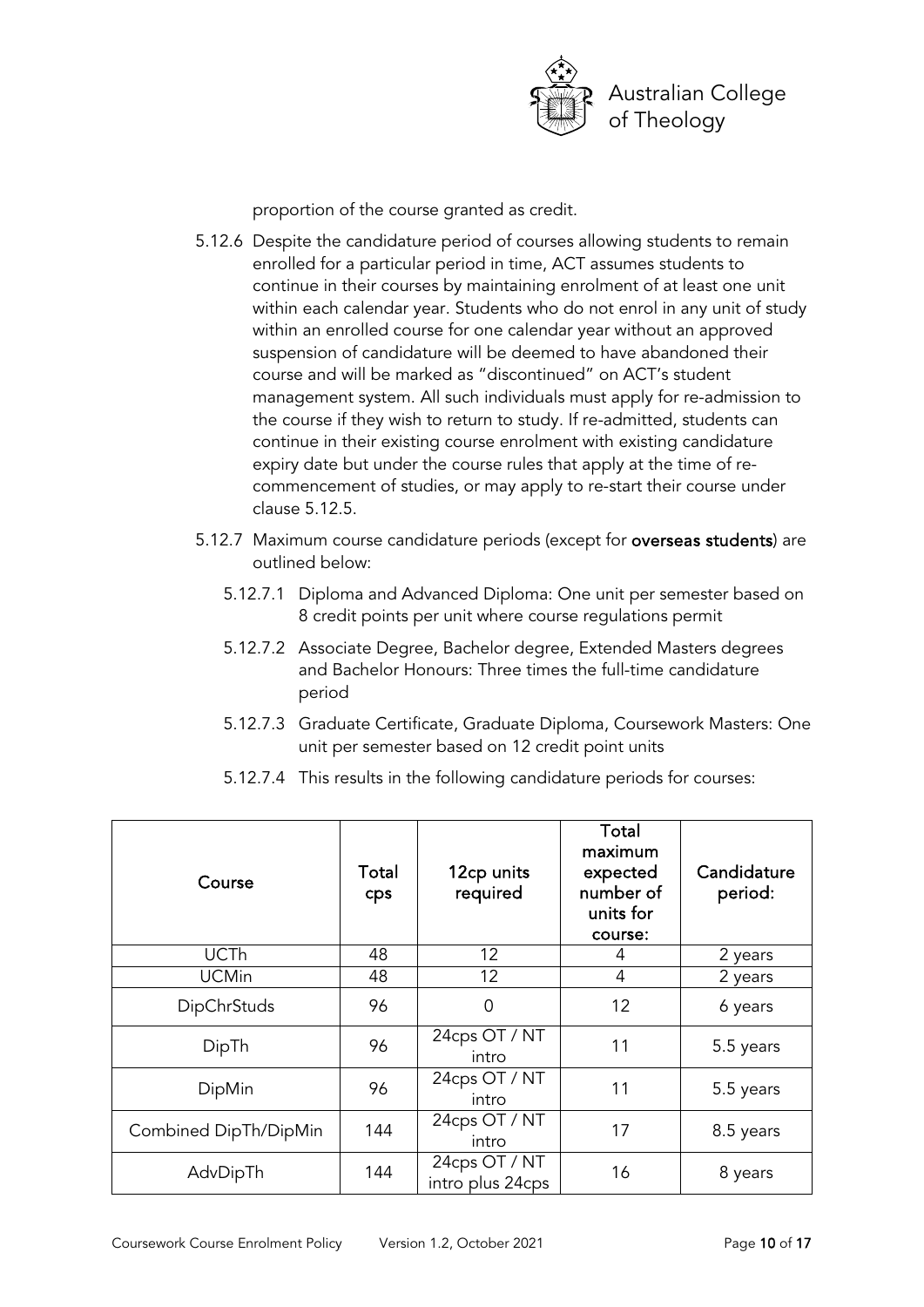

|                          |     | Level 6          |                 |                      |
|--------------------------|-----|------------------|-----------------|----------------------|
|                          |     | 24cps OT / NT    |                 |                      |
| AdvDipMin                | 144 | intro plus 24cps | 16              | 8 years              |
|                          |     | Level 6          |                 |                      |
| AssocDegTh               | 192 | Assumed 192      | 16              | 6 years              |
| AssocDegMin              | 192 | Assumed 192      | 16              | 6 years              |
|                          |     | Assumed          |                 |                      |
| <b>BChrStuds</b>         | 288 | 192cps of ACT    | 16 with ACT     | 6 years              |
|                          |     | studies          |                 |                      |
| <b>BTh</b>               | 288 | Assumed 288      | 24              | 9 years              |
| <b>BMin</b>              | 288 | Assumed 288      | $\overline{24}$ | $\overline{9}$ years |
| <b>BDiv</b>              | 288 | Assumed 288      | 24              | 9                    |
| <b>BTh/Bmin</b>          | 384 | Assumed 384      | 32              | 12 years             |
| BTh (Hons)               | 96  | Assumed 96       | 8               | 3 years              |
| Bmin (Hons)              | 96  | Assumed 96       | 8               | 3 years              |
| GradCertChrLead          | 48  | Assumed 48       | $\overline{4}$  | 2 years              |
| GradCertPastCareMentHlth | 48  | Assumed 48       | $\overline{4}$  | 2 years              |
| GradCertProfPastSup      | 48  | Assumed 48       | $\overline{4}$  | 2 years              |
| GradCertThResSup         | 48  | Assumed 48       | $\overline{4}$  | 2 years              |
|                          |     |                  |                 | 3 years* -           |
|                          |     |                  |                 | course               |
|                          |     |                  |                 | delivery             |
| <b>GradCertChrMent</b>   | 48  | Assumed 48       | 4               | structure            |
|                          |     |                  |                 | requires             |
|                          |     |                  |                 | longer               |
|                          |     |                  |                 | candidature          |
| GradCertDiv              | 48  | Assumed 48       | 4               | 2 years              |
| GradDipDiv               | 96  | Assumed 96       | 8               | 4 years              |
| GradDipChrLead           | 96  | Assumed 96       | $\overline{8}$  | 4 years              |
| MchrLead                 | 144 | Assumed 144      | $\overline{12}$ | 6 years              |
| MA(ChrStuds)             | 192 | Assumed 192      | 16              | 8 years              |
| <b>MICS</b>              | 192 | Assumed 192      | 16              | 8 years              |
| <b>MML</b>               | 192 | Assumed 192      | 16              | 8 years              |
| <b>MTS</b>               | 192 | Assumed 192      | $\overline{16}$ | 8 years              |
| Mdiv                     | 288 | Assumed 288      | 24              | 9 years              |
| Mmin                     | 288 | Assumed 288      | 24              | 9 years              |
| Mdiv/GradDipDiv          | 384 | Assumed 384      | $\overline{32}$ | 12 years             |

### 5.13 Grade Point Average

- 5.13.1 ACT has a Grade Point Average system of 0-4. The following grade points are allocated on the outcome of each unit:
	- High Distinction (85-100%) =  $4$
	- Distinction  $(75-84%) = 3$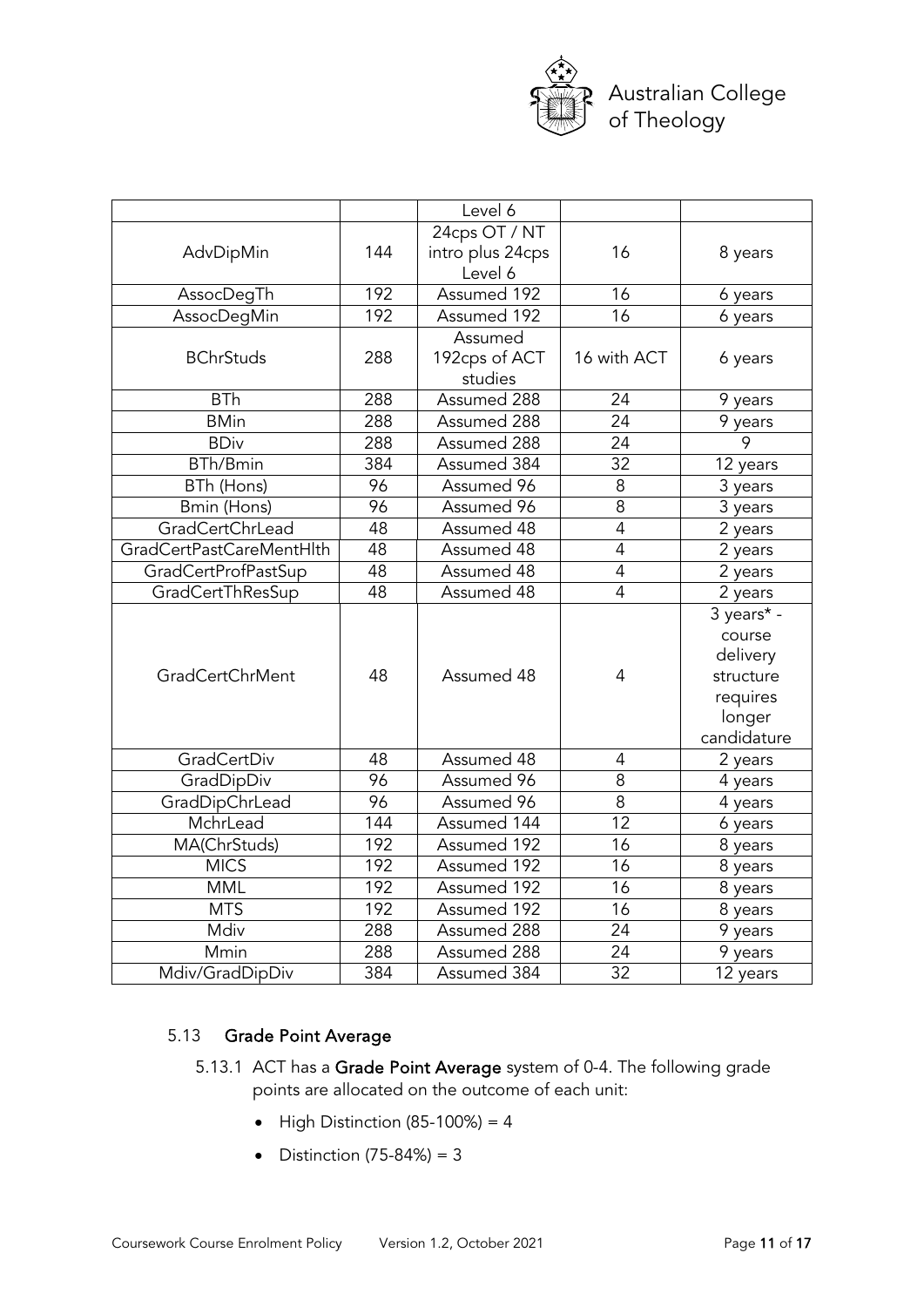

- Credit  $(65-74%) = 2$
- Pass +  $(58-64%) = 1.5$
- Pass  $(50-57%) = 1$
- Fail  $(0-49%) = 0$

A student's Grade Point Average is calculated by the following steps:

- Identify the units which contribute the calculation to a student's GPA (those with grades above);
- Multiply the credit point value for each unit by the grade points associated with each unit grade, and then divide by the total number of credit points for those units.

#### 5.14 Exclusion for serious misconduct

- 5.14.1 The Dean of the ACT or the ACT Registrar may exclude a student, or may refuse enrolment to a student, or may withhold conferral of award from a student, where the presence of that individual or the participation of that individual in units of study or conferral of a qualification from ACT presents a significant risk to staff of ACT, staff of affiliated colleges, students of the ACT, members of the public at the time of study, or any future member of a ministry which the study is assisting to prepare a student for.
- 5.14.2 Clause 5.14.1 can include, but is not limited to, convictions of a serious criminal nature such as sexual assault or indecency, offences involving children, murder, assault, harassment, inciting violence, or hate speech.
- 5.14.3 Clause 5.14.1 can include, but is not limited to, ongoing criminal or civil proceedings relating to a serious nature such as sexual assault or indecency, offences involving children, murder, assault, harassment, inciting violence, or hate speech.
- 5.14.4 The Dean of the ACT or the ACT Registrar has the right to act on Clause 5.14.1 by assessing and determining the significance of a risk posed by the presence or participation of an individual.
- 5.14.5 The Dean of the ACT or the ACT Registrar may exclude a student, or may refuse enrolment to an individual, where it is apparent that the student or applicant has provided false or misleading information on an application for enrolment. This can also include the immediate termination of a student's enrolment in **units of study**, resulting in the appropriate academic and financial penalties of withdrawals from those units. For further information about academic and financial implications of unit withdrawals (or in this case, unit terminations by ACT), see the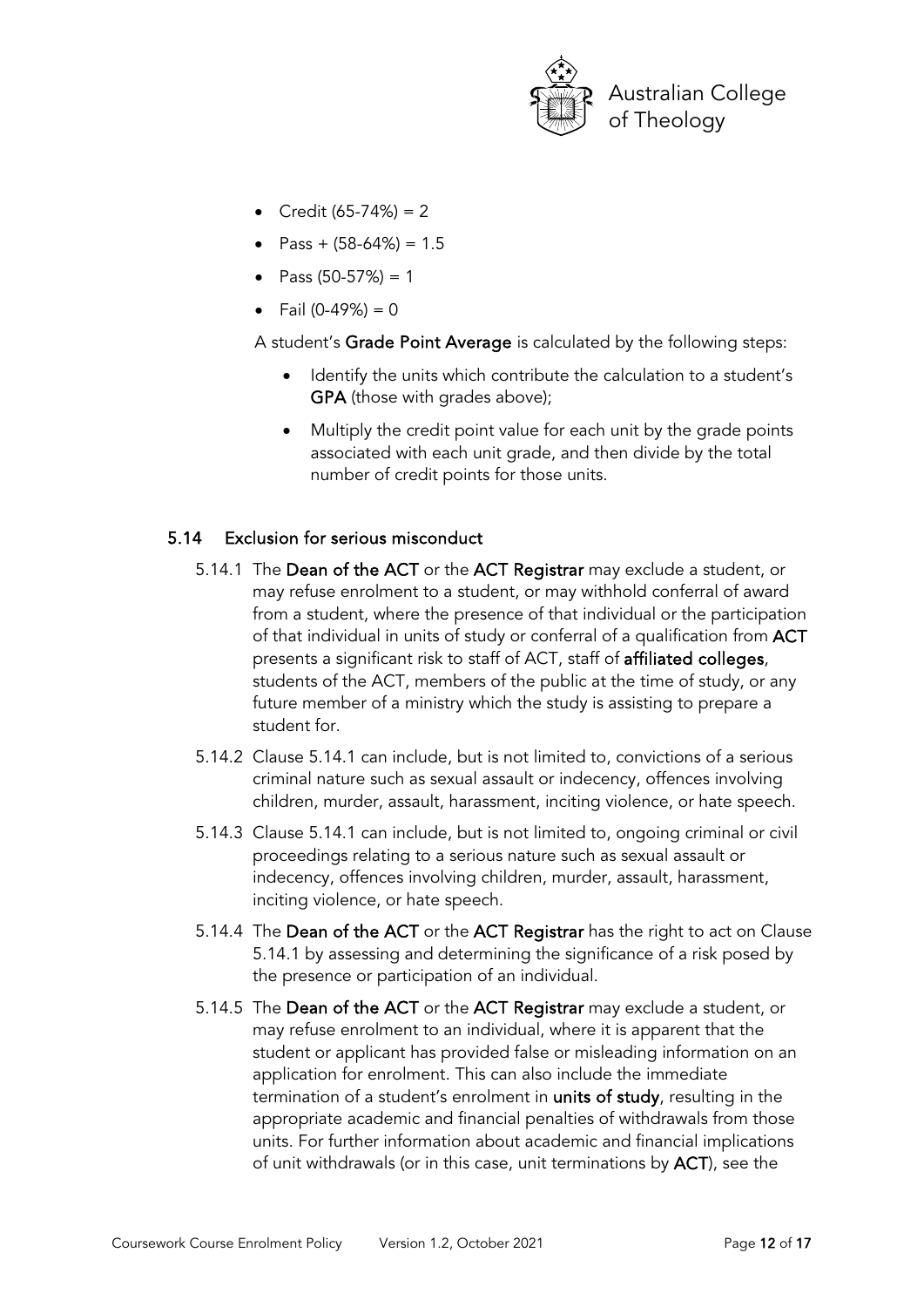

Unit Enrolment and Results Policy.

- 5.14.6 Students have the right of appeal against decisions made under Clause 5.14.1 or 5.14.5, through section 3 of the Grievance Resolution Policy for Domestic Students or the Grievance Resolution Policy for Overseas Students.
- 5.14.7 This policy does not take away the right of any student to pursue other legal remedies or take action under Australia's consumer protection laws in the case of financial dispute.

#### 5.15 Course progress

5.15.1 Continued enrolment in a course of study is subject to maintaining satisfactory course progress. For further information, see the Course Progress Policy.

#### 5.16 Child protection

5.16.1 All students involved in coursework activities or any work relating to their course of study which involves contact with persons under the age of 18 are required to comply with the relevant regulatory obligations for child protection, and hold a relevant [Working with Children Check,](https://www.acic.gov.au/our-services/national-police-checking-service/find-out-more-information/working-children-checks) which colleges may choose to record in ACT's student management system.

#### 5.17 Graduation and conferral

5.17.1 Conferral procedures are outlined in the Conferral Policy.

## 6. RELATED LEGISLATION

Higher Education Support Act 2003, Higher Education Provider Guidelines 2012, Higher Education Standards Framework (Threshold Standards) 2021 – items 1.1.1, 1.1.2, 1.1.3, 2.3.4, 7.2.1, 7.2.2, 7.2.4, 7.3.3.

Statutory Declarations Regulations 2018

## 7. REFERENCES

[acic.gov.au/our-services/national-police-checking-service/find-out-more](https://www.acic.gov.au/our-services/national-police-checking-service/find-out-more-information/working-children-checks)[information/working-children-checks](https://www.acic.gov.au/our-services/national-police-checking-service/find-out-more-information/working-children-checks)

[childabuseroyalcommission.gov.au/final-report](https://www.childabuseroyalcommission.gov.au/final-report)

https://www.usi.gov.au/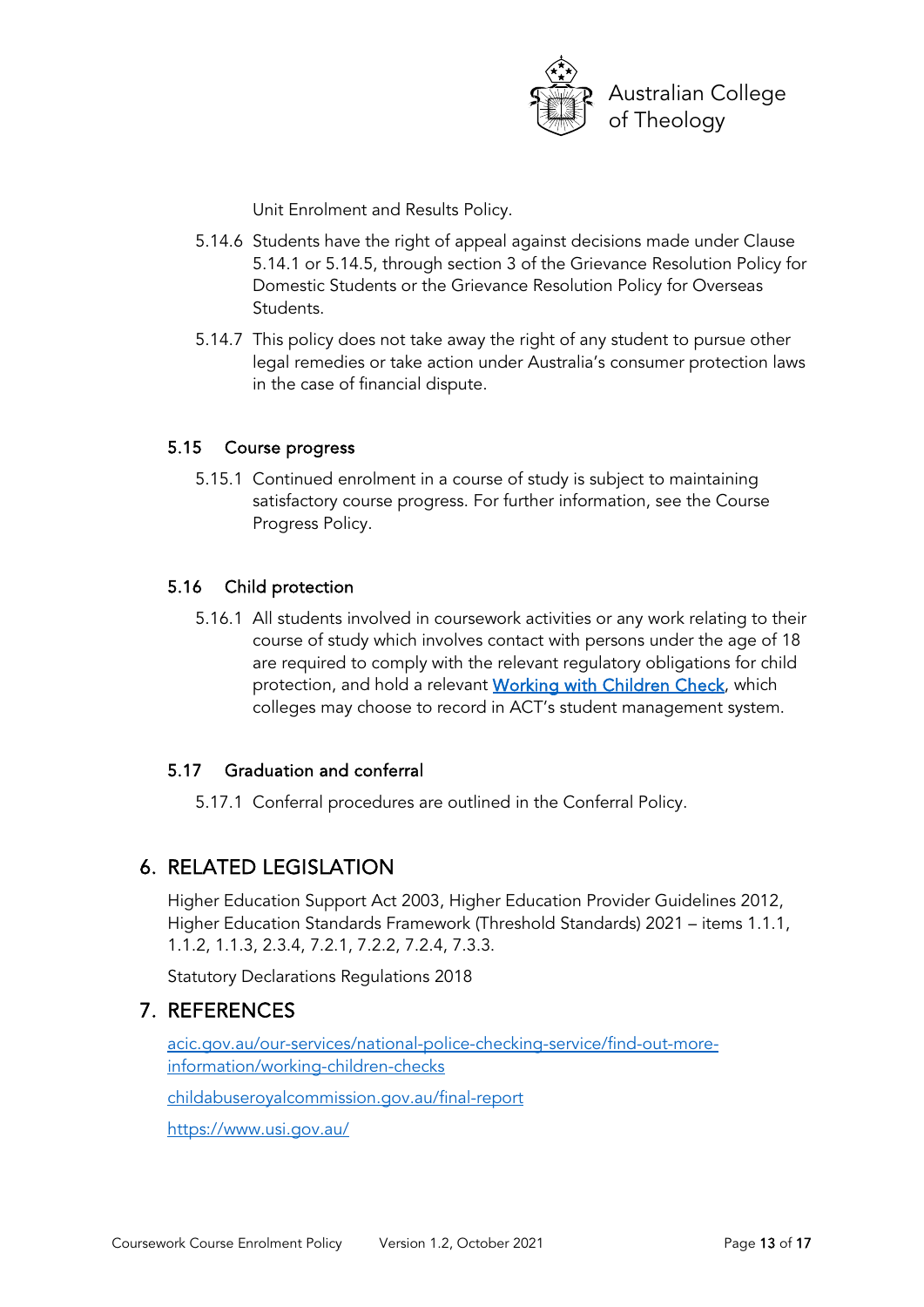

# 8. VERSION HISTORY

| Version | Approved by          | <b>Approval Date</b> | <b>Effective Date</b> | Changes made                                                                                                                                                                                                                                                                                     |
|---------|----------------------|----------------------|-----------------------|--------------------------------------------------------------------------------------------------------------------------------------------------------------------------------------------------------------------------------------------------------------------------------------------------|
| 1.0     | Academic Board       | 13 March 2020        | 1 July 2020           | New policy                                                                                                                                                                                                                                                                                       |
| 1.1     | Academic Board       | 12 March 2021        | 12 March 2021         | Religious or<br>denominational test<br>policies must be in<br>writing; replace<br>obligation for all<br>candidates to hold a<br>WWCC with reminder of<br>student obligations to<br>comply with relevant<br>legislative requirements;<br>introduce home college<br>policy section and<br>content. |
| 1.1a    | <b>ACT Registrar</b> | 19 August 2021       | 12 March 2021         | Minor clarification on<br>WWCC amendments of<br>the March Academic<br>Board – see 1.1 above;<br>update list of courses<br>and candidature periods                                                                                                                                                |
| 1.2     | Academic Board       | 22 October<br>2021   | 22 October<br>2021    | Add section 5.3.2<br>(identity documents)<br>and 5.3.3 (Unique<br>Student Identifier)                                                                                                                                                                                                            |

*Any hard copy of this electronic document may not be current as the ACT regularly reviews its policies. The latest version can be found online at actheology.edu.au/documents*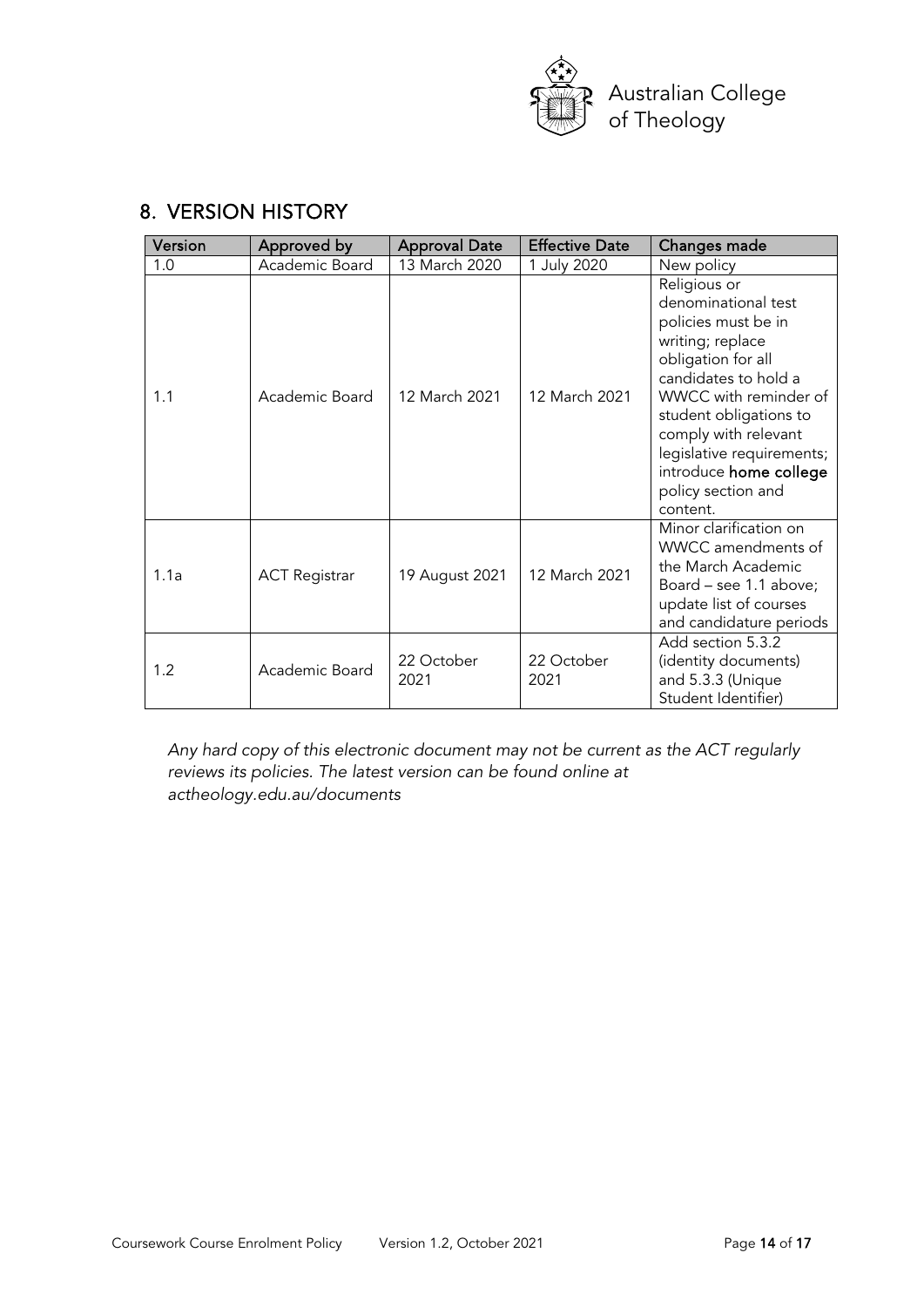

## APPENDIX A

## List of persons authorised to certify documents

The following is a list taken from Section 7 of the Statutory Declarations Regulations 2018.

- a) a person who is enrolled on the roll of the Supreme Court of a State or Territory, or the High Court of Australia, as a legal practitioner (however described);
- b) a person who, under a law of the Commonwealth, a State or Territory, is currently licensed or registered to practise in Australia in an occupation listed in:

| Item | Occupation                                                                      |
|------|---------------------------------------------------------------------------------|
|      | Architect                                                                       |
| 2    | Chiropractor                                                                    |
| 3    | Dentist                                                                         |
| 4    | Financial adviser or financial planner                                          |
| 5    | Legal practitioner                                                              |
| 6    | Medical practitioner                                                            |
| 7    | Midwife                                                                         |
| 8    | Migration agent registered under Division 3 of Part 3 of the Migration Act 1958 |
| 9    | Nurse                                                                           |
| 10   | Occupational therapist                                                          |
| 11   | Optometrist                                                                     |
| 12   | Patent attorney                                                                 |
| 13   | Pharmacist                                                                      |
| 14   | Physiotherapist                                                                 |
| 15   | Psychologist                                                                    |
| 16   | Trade marks attorney                                                            |
| 17   | Veterinary surgeon                                                              |

c) a person who is listed below:

| Item | Person                                                        |
|------|---------------------------------------------------------------|
|      | Accountant who is:                                            |
|      | (a) a fellow of the National Tax Accountants' Association; or |
|      | (b) a member of any of the following:                         |
|      | (i) Chartered Accountants Australia and New Zealand;          |
|      | (ii) the Association of Taxation and Management Accountants;  |
|      | (iii) CPA Australia;                                          |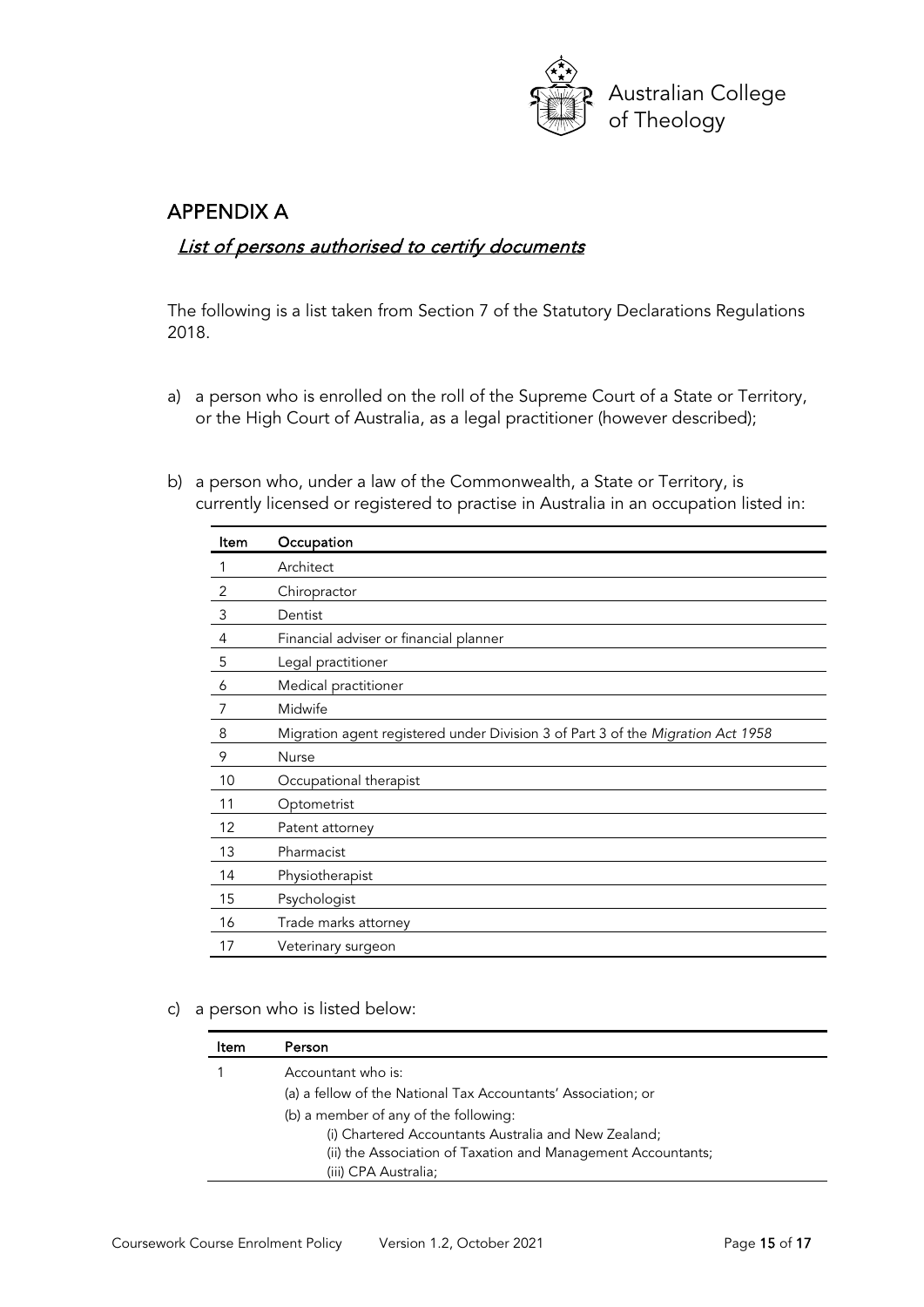

| ltem | Person                                                                                                                                                                                           |
|------|--------------------------------------------------------------------------------------------------------------------------------------------------------------------------------------------------|
|      | (iv) the Institute of Public Accountants                                                                                                                                                         |
| 2    | Agent of the Australian Postal Corporation who is in charge of an office supplying<br>postal services to the public                                                                              |
| 3    | APS employee engaged on an ongoing basis with 5 or more years of continuous<br>service who is not specified in another item of this Part                                                         |
| 4    | Australian Consular Officer or Australian Diplomatic Officer (within the meaning of the<br>Consular Fees Act 1955)                                                                               |
| 5    | <b>Bailiff</b>                                                                                                                                                                                   |
| 6    | Bank officer with 5 or more continuous years of service                                                                                                                                          |
| 7    | Building society officer with 5 or more years of continuous service                                                                                                                              |
| 8    | Chief executive officer of a Commonwealth court                                                                                                                                                  |
| 9    | Clerk of a court                                                                                                                                                                                 |
| 10   | <b>Commissioner for Affidavits</b>                                                                                                                                                               |
| 11   | <b>Commissioner for Declarations</b>                                                                                                                                                             |
| 12   | Credit union officer with 5 or more years of continuous service                                                                                                                                  |
| 13   | Employee of a Commonwealth authority engaged on a permanent basis with 5 or<br>more years of continuous service who is not specified in another item in this Part                                |
| 14   | Employee of the Australian Trade and Investment Commission who is:<br>(a) in a country or place outside Australia; and<br>(b) authorised under paragraph 3(d) of the Consular Fees Act 1955; and |
|      | (c) exercising the employee's function at that place                                                                                                                                             |
| 15   | Employee of the Commonwealth who is:                                                                                                                                                             |
|      | (a) at a place outside Australia; and                                                                                                                                                            |
|      | (b) authorised under paragraph 3(c) of the Consular Fees Act 1955; and                                                                                                                           |
|      | (c) exercising the employee's function at that place                                                                                                                                             |
| 16   | Engineer who is:                                                                                                                                                                                 |
|      | (a) a member of Engineers Australia, other than at the grade of student; or                                                                                                                      |
|      | (b) a Registered Professional Engineer of Professionals Australia; or                                                                                                                            |
|      | (c) registered as an engineer under a law of the Commonwealth, a State or Territory;<br>or                                                                                                       |
|      | (d) registered on the National Engineering Register by Engineers Australia                                                                                                                       |
| 17   | Finance company officer with 5 or more years of continuous service                                                                                                                               |
| 18   | Holder of a statutory office not specified in another item of this Part                                                                                                                          |
| 19   | Judge                                                                                                                                                                                            |
| 20   | Justice of the Peace                                                                                                                                                                             |
| 21   | Magistrate                                                                                                                                                                                       |
| 22   | Marriage celebrant registered under Subdivision C of Division 1 of Part IV of the<br>Marriage Act 1961                                                                                           |
| 23   | Master of a court                                                                                                                                                                                |
| 24   | Member of the Australian Defence Force who is:                                                                                                                                                   |
|      | (a) an officer; or                                                                                                                                                                               |
|      | (b) a non-commissioned officer within the meaning of the Defence Force Discipline<br>Act 1982 with 5 or more years of continuous service; or                                                     |